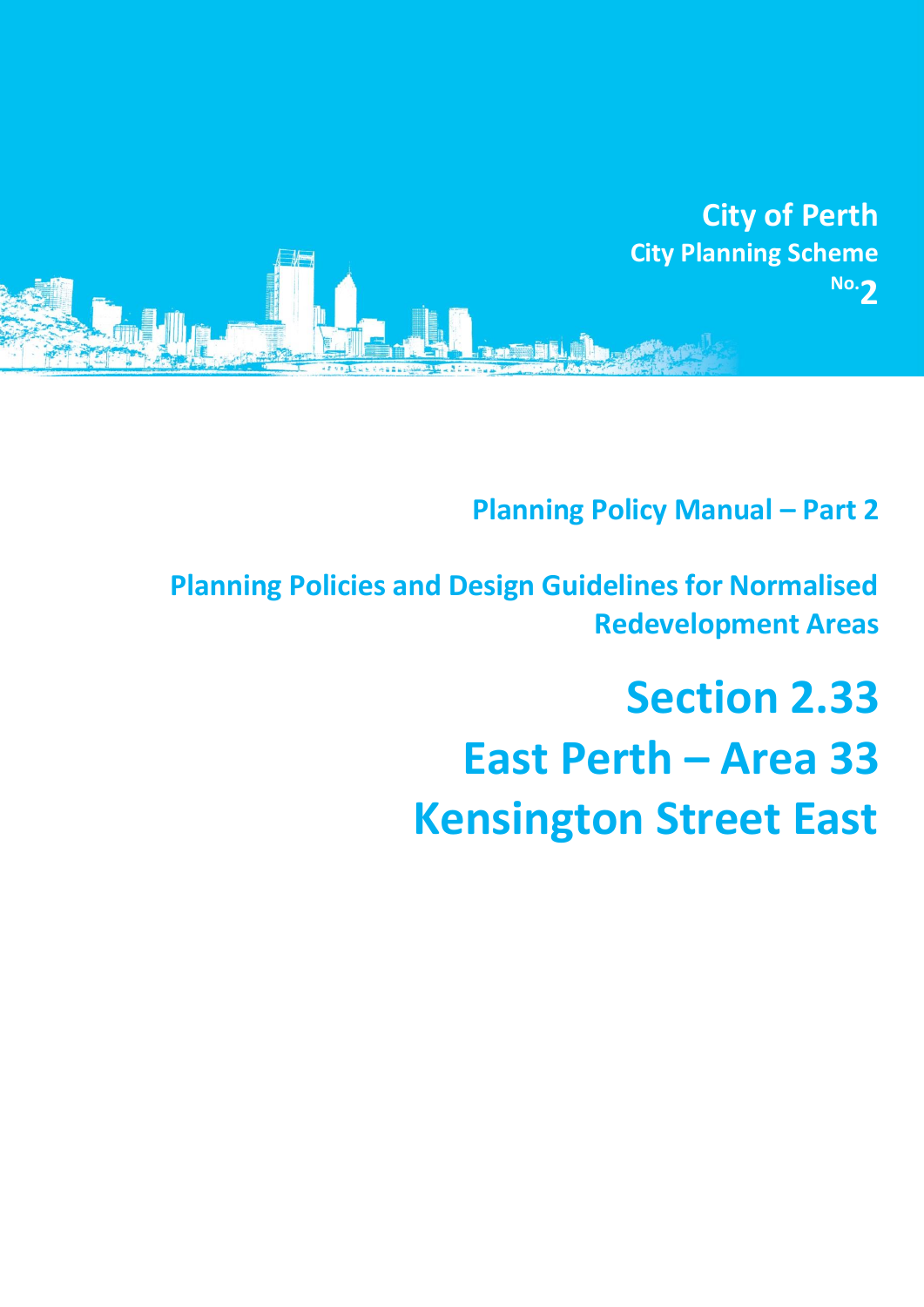

East Perth Area 33 – Kensington Street East

| <b>Version#</b> | <b>Decision Reference</b> | <b>Synopsis</b> |
|-----------------|---------------------------|-----------------|
|                 | 11 March 2008             | Adopted         |
| 2               | 17 March 2015             | Amended         |
| 3               | 11 April 2017             | Amended         |
|                 |                           |                 |
|                 |                           |                 |
|                 |                           |                 |
|                 |                           |                 |
|                 |                           |                 |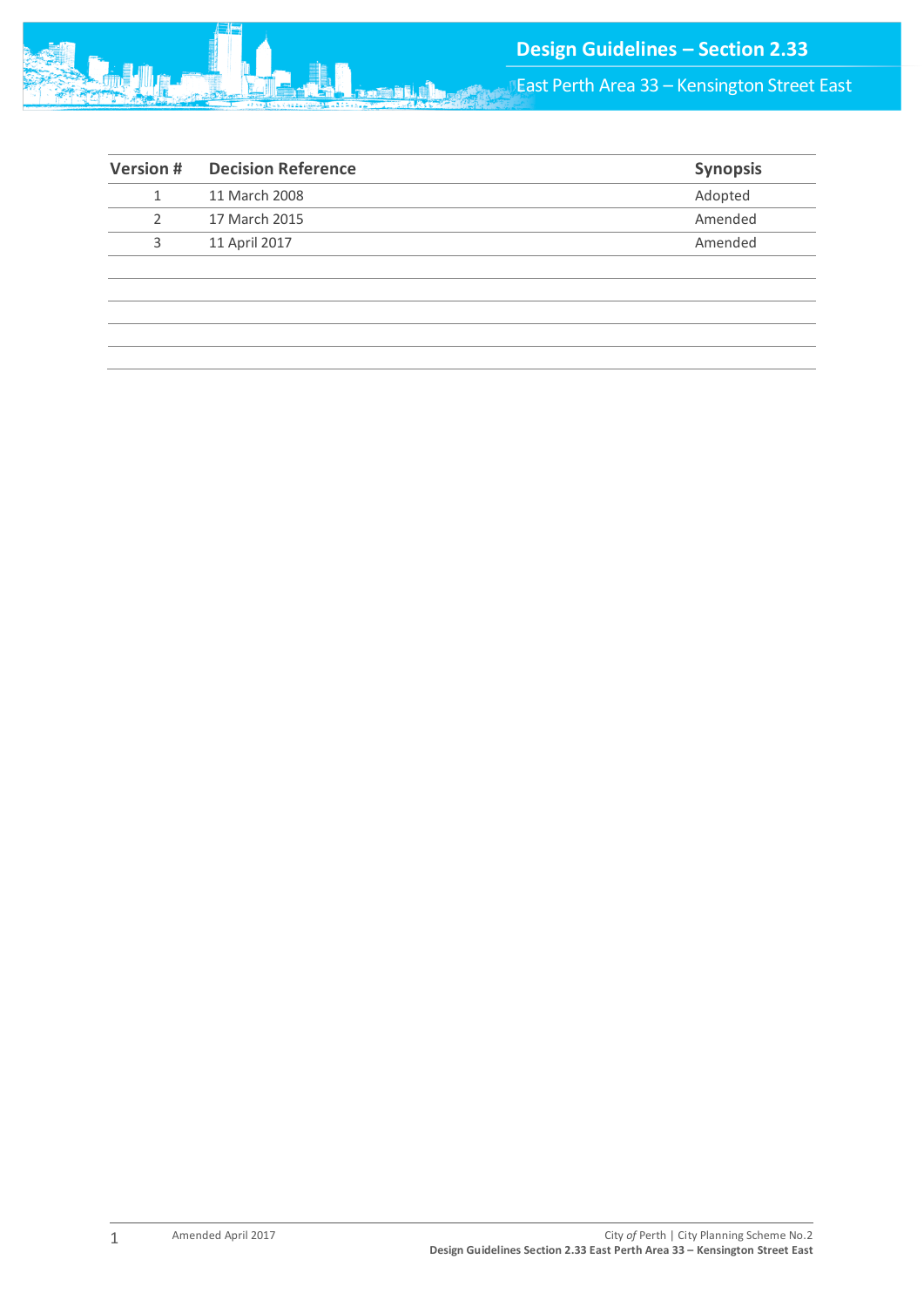# **CONTENTS**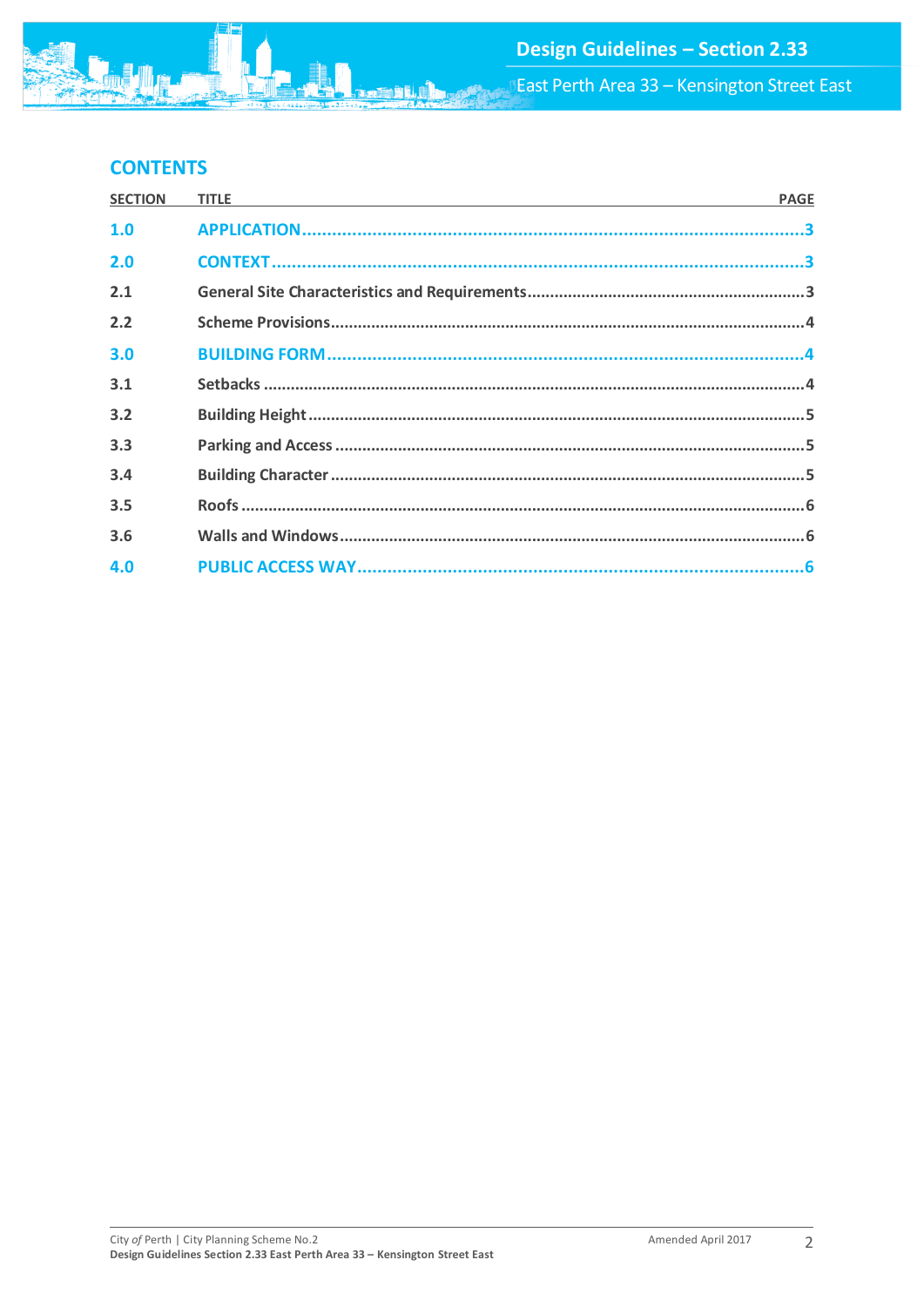<span id="page-3-0"></span>

The land fronting Kensington Street between Victory Terrace and the rear of lots fronting East Parade is within the Belvidere Precinct (Precinct EP8), as defined in the City of Perth Local Planning Scheme No. 26 (Normalised Redevelopment Areas) (herein called 'the Scheme'). These Guidelines apply to that area as shown in Figure 1.

# <span id="page-3-1"></span>**2.0 CONTEXT**

Land within Precinct EP8 Belvidere is generally quite elevated and contains a mix of residential, commercial and light service industrial uses. Lots fronting the north side of Kensington Street have been developed by the local government with guidelines allowing small scale (3-4 storey) "live/work" uses (residential and office accommodation within the one building). Behind these lots, the land is primarily for residential purposes, with mixed use and commercial sites created along East Parade. South of Kensington Street are established commercial/service industrial uses.



Figure 1:- Kensington Street East.

# <span id="page-3-2"></span>**2.1 General Site Characteristics and Requirements**

The site is characterized by buildings of mainly one storey in height. Setback distances vary substantially reflecting different periods of development.

Few buildings are of minimal setback so as to address the street. Some have vehicle crossovers to accommodate vehicle access and service deliveries. The newer buildings have larger setback areas which generally accommodate parking to be clearly visible from street approaches.

The impact of the above is that buildings do no do not come together as a strong or coherent streetscape, but appear to sit back from the street across areas of 'bitumen' surfaces used for car parking.

Given the site's varied built form, low intensity of development, and proximity to the higher value residential land adjacent to the river foreshore and parkland, it is anticipated that some redevelopment of the land will be sought in the medium to long term.

The street pattern in the area is remnant of the former grid structure and is clear and legible. Future proposals include the extension of the central pedestrian spine through the East Perth project area. This spine extends from Wittenoom Street in the south, through Haig Park, South Cove, North Cove and has been extended across the Belvidere Subdivision north of Kensington Street. These guidelines will seek the extension of the alignment through the site upon redevelopment of the affected lots.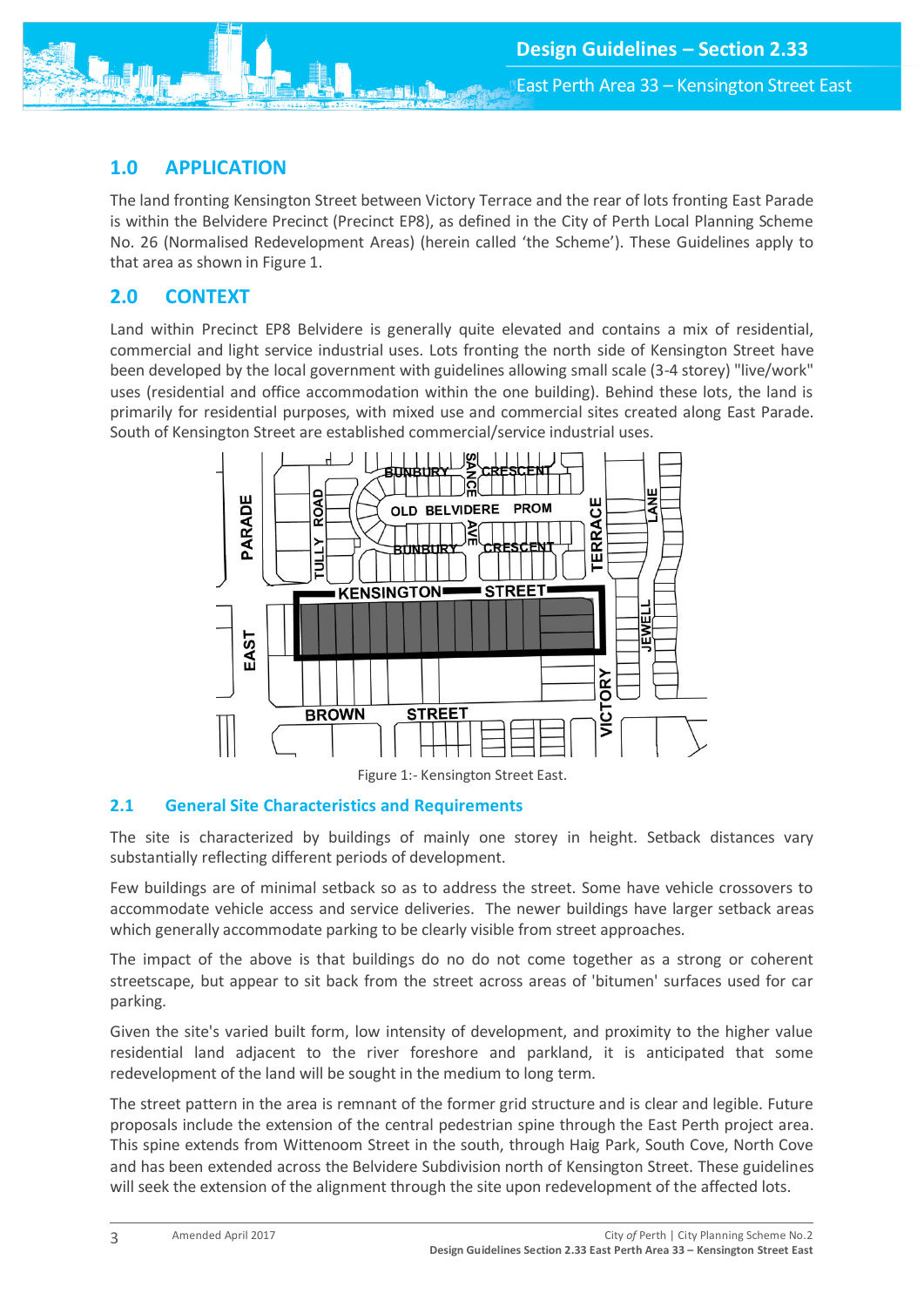In general, a consistent built up frontage will be sought for all streets in the precinct. The existing built form and 'grain' will be reinforced through the application of the guidelines.

The height of buildings in the precinct will be limited to two to four storeys in accordance with building envelopes.

Materials in new development will be encouraged to complement those of the East Perth area generally.

Buildings should primarily be of a solid construction nature such as brickwork, stone masonry or rendered concrete type materials, with lighter materials used for suspended, lightweight or cantilevered building elements such as awnings, feature panels, roof sections and balconies.

#### <span id="page-4-0"></span>**2.2 Scheme Provisions**

These Design Guidelines are intended to supplement the provisions of the Scheme and should be read in conjunction with the Scheme, in particular those provisions relating to the Claisebrook Village Project Area, Precinct EP8: Belvidere, and other Planning Policies.

The Deemed Provisions set out in the *Planning and Development (Local Planning Schemes) Regulations 2015* also form part of the Scheme Text.

The Scheme identifies Preferred, Contemplated and Prohibited uses for Precinct EP8: Belvidere and stipulates maximum plot ratio. In determining any application for development approval, the local government will have regard to these Design Guidelines, the Scheme and other Planning Policies.

This Precinct is intended to house a mix of residential and service commercial uses which may include compatibly scaled warehouse use as well as light and service industry use. It is anticipated that the land will become predominantly residential in nature.

New development should be in harmony with the character and scale of the primary residential uses on the north side of Kensington Street. The local government encourages the recycling of buildings where this is viable and where they make a positive contribution to the streetscape and amenity of the area.

# <span id="page-4-1"></span>**3.0 BUILDING FORM**

# <span id="page-4-2"></span>**3.1 Setbacks**

| <b>SETBACKS FRONTAGE</b> | <b>MIN</b>                                                      | <b>MAX</b> |  |
|--------------------------|-----------------------------------------------------------------|------------|--|
| <b>Kensington Street</b> | 3m to wall                                                      |            |  |
|                          | Generally nil to verandahs and balconies                        |            |  |
| <b>Victory Terrace</b>   | 3m                                                              | 4m         |  |
|                          | Balconies may project into min setback by 1.5m                  |            |  |
| Side Setbacks            | Nil - other than corner lots which are to be as otherwise noted |            |  |

Other than those stated above, setbacks are to be in accordance with the R-Codes.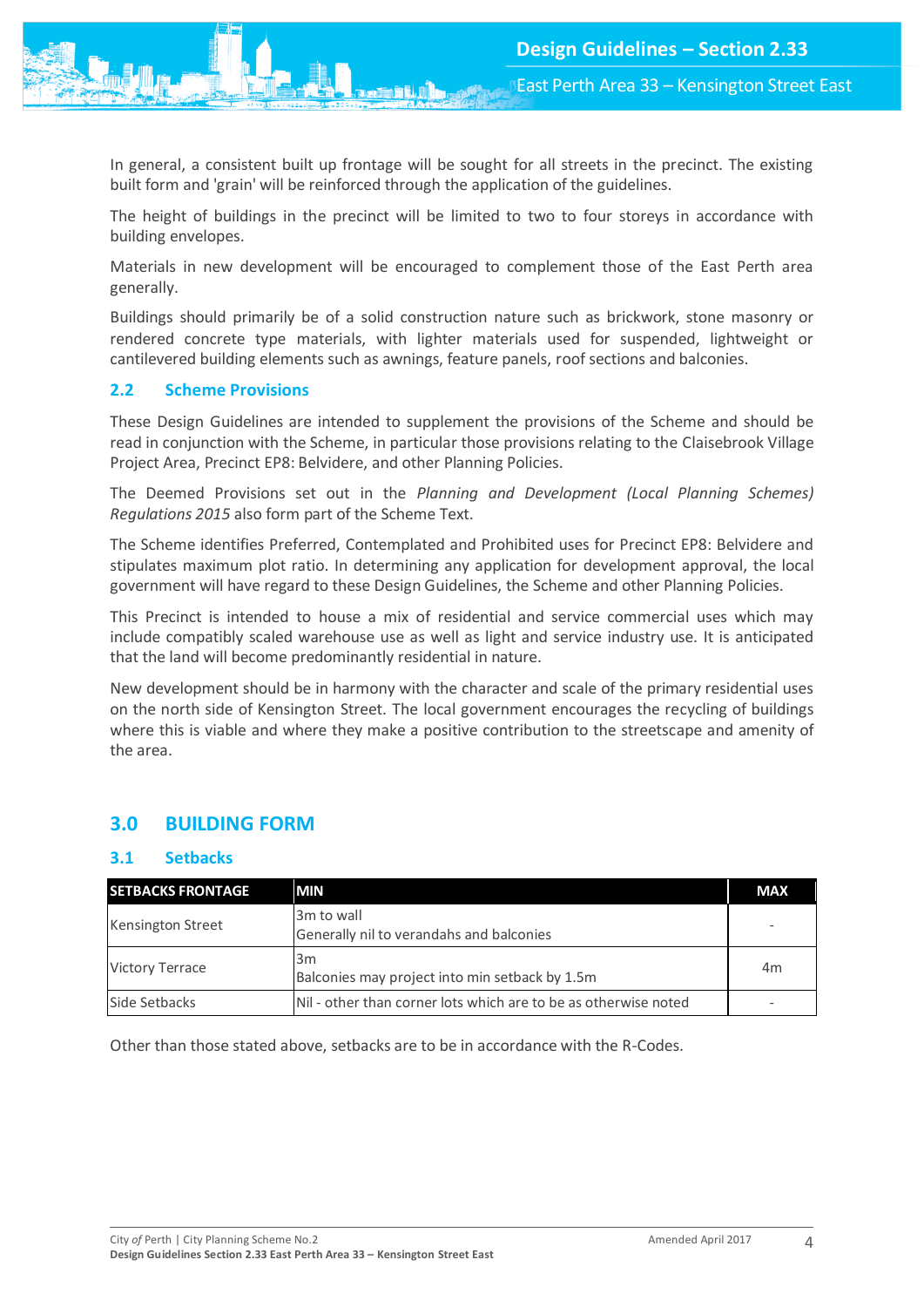East Perth Area 33 – Kensington Street East



Figure 2:- Setbacks.

# <span id="page-5-0"></span>**3.2 Building Height**

Building height and bulk will be required to be contained within building envelopes. Only minor projections will be allowed through building envelopes for such items as chimneys, awnings, pergolas, balconies and small portions of bay and dormer windows.

Buildings facing Kensington Street can be up to four storeys in height (14m) reducing in height towards the rear (southern) boundary.

Buildings facing Brown Street can be up to three storeys (9m) at the setback line with building envelopes increasing in height to a maximum of four storeys (14m).Figure 3:- Building Envelopes.

#### <span id="page-5-1"></span>**3.3 Parking and Access**

Undercroft or basement parking concealed from public view is preferred, although open air car parking at the rear of sites will be considered.

At-grade pedestrian access for all users into buildings is to be provided from Street frontages. Safe and attractive pedestrian access into buildings is also to be provided from any car park on site. Generally, one crossover only will be allowed for each lot.

#### <span id="page-5-2"></span>**3.4 Building Character**

Buildings should respect the scale of the street or place and of their neighbours. The buildings should also be sympathetic in scale, massing and proportions to adjacent buildings and those of heritage significance. The opportunity exists to create a strong sense of identity and an innovative inner city style of residential, commercial and mixed use development with interesting facade treatments and roof lines.



Figure 3:- Building Envelopes.

Buildings will be assessed for their contribution to the legibility and identity of East Perth, the publicprivate interface, streetscapes, grain and sense of place. Aspects such as roof line, materials and the scale and massing of buildings will be carefully considered by the local government in the assessment of development applications.